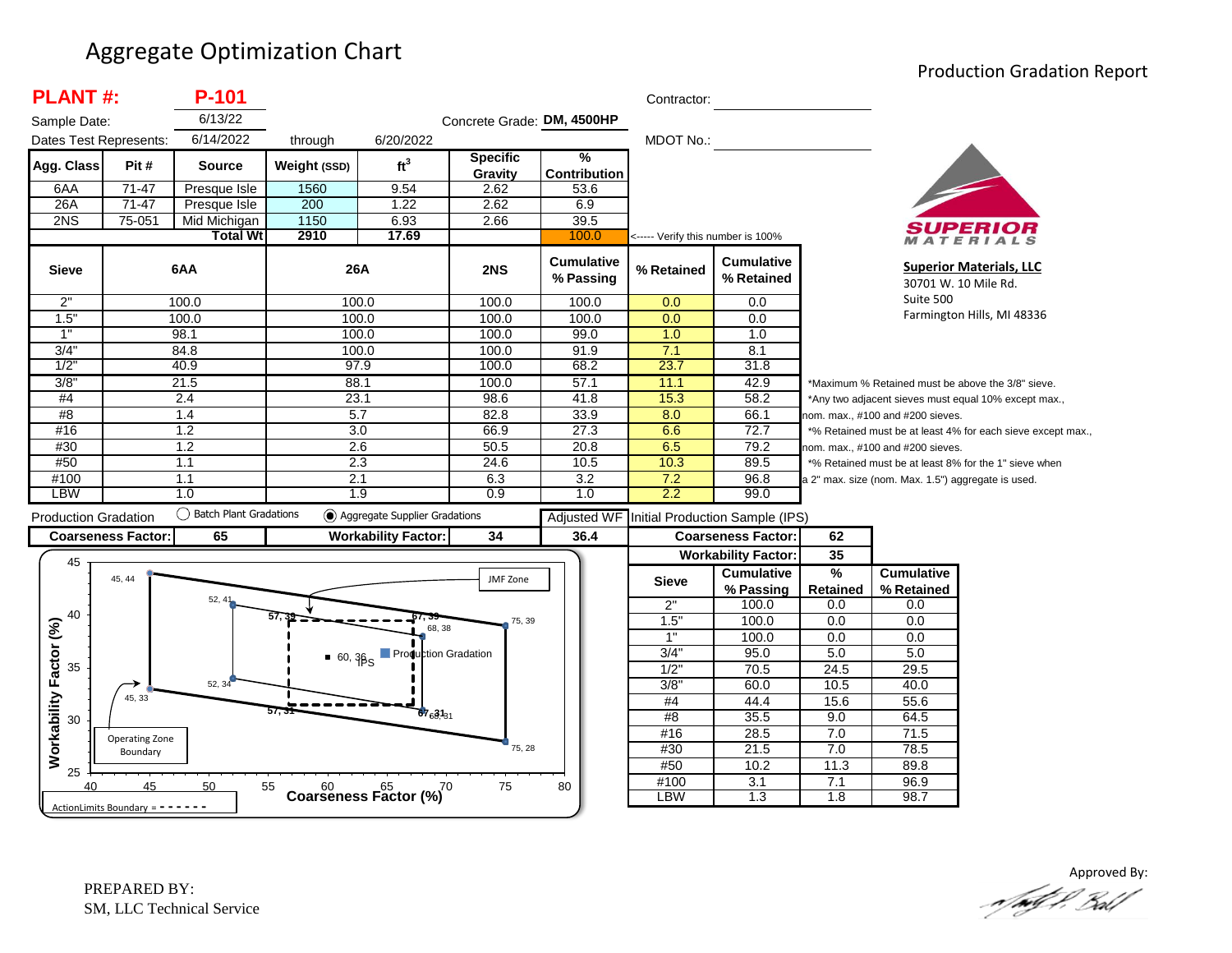| <b>PLANT#:</b>                                           |                            | $P-102$                   |                  |                                    |                            |                                      | Contractor:                       |                                                              |                                 |                                                    |                                                             |
|----------------------------------------------------------|----------------------------|---------------------------|------------------|------------------------------------|----------------------------|--------------------------------------|-----------------------------------|--------------------------------------------------------------|---------------------------------|----------------------------------------------------|-------------------------------------------------------------|
| Sample Date:                                             |                            | 6/13/22                   |                  |                                    | Concrete Grade: DM, 4500HP |                                      |                                   |                                                              |                                 |                                                    |                                                             |
| Dates Test Represents:                                   |                            | 6/14/2022                 | through          | 6/20/2022                          |                            |                                      | MDOT No.:                         |                                                              |                                 |                                                    |                                                             |
| Agg. Class                                               | Pit#                       | <b>Source</b>             | Weight (SSD)     | ft <sup>3</sup>                    | Specific<br>Gravity        | $\frac{9}{6}$<br><b>Contribution</b> |                                   |                                                              |                                 |                                                    |                                                             |
| 6AA                                                      | 58-003                     | Stoneco                   | 1550             | 9.23                               | 2.69                       | 52.5                                 |                                   |                                                              |                                 |                                                    |                                                             |
| 26A                                                      | 58-003                     | Stoneco                   | 250              | 1.49                               | 2.69                       | 8.5                                  |                                   |                                                              |                                 |                                                    |                                                             |
| 2NS                                                      | 81-019                     | Pleasant Lake             | 1150             | 6.95                               | 2.65                       | 39.0                                 |                                   |                                                              |                                 |                                                    |                                                             |
|                                                          |                            | <b>Total Wt</b>           | 2950             | 17.68                              |                            | 100.0                                | <----- Verify this number is 100% |                                                              |                                 |                                                    | ATERIALS                                                    |
| <b>Sieve</b>                                             |                            | 6AA                       | 26A              |                                    | 2NS                        | <b>Cumulative</b><br>% Passing       | % Retained                        | <b>Cumulative</b><br>% Retained                              |                                 | 30701 W. 10 Mile Rd.                               | <b>Superior Materials, LLC</b>                              |
| 2"                                                       |                            | 100.0                     | 100.0            |                                    | 100.0                      | 100.0                                | 0.0                               | 0.0                                                          |                                 | Suite 500                                          |                                                             |
| 1.5"                                                     |                            | 100.0                     | 100.0            |                                    | 100.0                      | 100.0                                | 0.0                               | 0.0                                                          |                                 |                                                    | Farmington Hills, MI 48336                                  |
| 1"                                                       |                            | 100.0                     | 100.0            |                                    | 100.0                      | 100.0                                | 0.0                               | 0.0                                                          |                                 |                                                    |                                                             |
| 3/4"                                                     |                            | 83.7                      | 100.0            |                                    | 100.0                      | 91.4                                 | 8.6                               | 8.6                                                          |                                 |                                                    |                                                             |
| 1/2"                                                     |                            | 50.3                      | 99.7             |                                    | 100.0                      | 73.9                                 | 17.6                              | 26.1                                                         |                                 |                                                    |                                                             |
| 3/8"                                                     |                            | 23.3                      | 89.5             |                                    | 100.0                      | 58.8                                 | 15.1                              | 41.2                                                         |                                 |                                                    | *Maximum % Retained must be above the 3/8" sieve.           |
| #4                                                       |                            | 4.7                       | 11.0             |                                    | 98.7                       | 41.9                                 | 16.9                              | 58.1                                                         |                                 |                                                    | *Any two adjacent sieves must equal 10% except max.,        |
| #8                                                       |                            | 1.5                       | 4.2              |                                    | 84.6                       | 34.1                                 | 7.8                               | 65.9                                                         |                                 | nom. max., #100 and #200 sieves.                   |                                                             |
| #16                                                      |                            | 1.4                       | $\overline{2.8}$ |                                    | 68.5                       | 27.7                                 | 6.4                               | 72.3                                                         |                                 |                                                    | *% Retained must be at least 4% for each sieve except max., |
| #30                                                      |                            | 1.2                       | 2.2              |                                    | 51.7                       | 21.0                                 | 6.7                               | 79.0                                                         |                                 | nom. max., #100 and #200 sieves.                   |                                                             |
| #50                                                      |                            | 1.0                       | 2.1              |                                    | 24.5                       | 10.3                                 | 10.7                              | 89.7                                                         |                                 |                                                    | *% Retained must be at least 8% for the 1" sieve when       |
| #100                                                     |                            | 0.9                       | 2.0              |                                    | 7.2                        | 3.4                                  | 6.8                               | 96.6                                                         |                                 | a 2" max. size (nom. Max. 1.5") aggregate is used. |                                                             |
|                                                          |                            | 0.7                       | 1.9              |                                    | 1.2                        | 1.0                                  | 2.5                               | 99.0                                                         |                                 |                                                    |                                                             |
| <b>LBW</b>                                               |                            |                           |                  |                                    |                            |                                      |                                   |                                                              |                                 |                                                    |                                                             |
|                                                          |                            | () Batch Plant Gradations |                  | Aggregate Supplier Gradations      |                            |                                      |                                   |                                                              |                                 |                                                    |                                                             |
|                                                          |                            |                           |                  |                                    |                            | <b>Adjusted WF</b>                   |                                   | Intial Production Sample (IPS)                               |                                 |                                                    |                                                             |
| <b>Production Gradation</b><br><b>Coarseness Factor:</b> |                            | 63                        |                  | <b>Workability Factor:</b>         | 34                         | 36.6                                 |                                   | <b>Coarseness Factor:</b>                                    | 61                              |                                                    |                                                             |
| 45                                                       | 45, 44                     |                           |                  |                                    | JMF Zone                   |                                      | <b>Sieve</b>                      | <b>Workability Factor:</b><br><b>Cumulative</b><br>% Passing | 36<br>$\frac{9}{6}$<br>Retained | <b>Cumulative</b><br>% Retained                    |                                                             |
|                                                          |                            | 52.41                     |                  |                                    |                            |                                      | 2"                                | 100.0                                                        | 0.0                             | 0.0                                                |                                                             |
| 40                                                       |                            |                           |                  |                                    | 75, 39                     |                                      | 1.5'                              | 100.0                                                        | 0.0                             | 0.0                                                |                                                             |
|                                                          |                            |                           |                  | 68.38                              |                            |                                      | 1"                                | 99.3                                                         | 0.7                             | 0.7                                                |                                                             |
|                                                          |                            |                           |                  |                                    |                            |                                      | 3/4"                              | 89.2                                                         | 10.1                            | 10.8                                               |                                                             |
| 35                                                       |                            |                           |                  | ■ 60186 Production ¢radation       |                            |                                      | $1/2$ "                           | 70.7                                                         | 18.5                            | 29.3                                               |                                                             |
|                                                          |                            | 52, 34                    |                  |                                    |                            |                                      | 3/8                               | 60.7                                                         | 10.0                            | 39.3                                               |                                                             |
|                                                          | 45, 33                     |                           |                  |                                    |                            |                                      | #4                                | 44.4                                                         | 16.3                            | 55.6                                               |                                                             |
|                                                          |                            | 56.                       |                  | $67,38$ <sub>8, 31</sub>           |                            |                                      | #8                                | 35.9                                                         | 8.5                             | 64.1                                               |                                                             |
| 30                                                       |                            |                           |                  |                                    |                            |                                      | #16                               | 27.3                                                         | 8.6                             | 72.7                                               |                                                             |
|                                                          | Operating Zone<br>Boundary |                           |                  |                                    | 75, 28                     |                                      | #30                               | 19.1                                                         | 8.2                             | 80.9                                               |                                                             |
| Workability Factor (%)                                   |                            |                           |                  |                                    |                            |                                      | #50                               | 7.4                                                          | 11.7                            | 92.6                                               |                                                             |
| 25<br>40                                                 | 45                         | 50<br>55                  |                  | $60$ $65$ $65$ $(%)$ <sup>70</sup> | 75                         | 80                                   | #100<br>LBW                       | 1.9<br>0.7                                                   | 5.6<br>1.2                      | 98.1<br>99.3                                       |                                                             |

Approved By: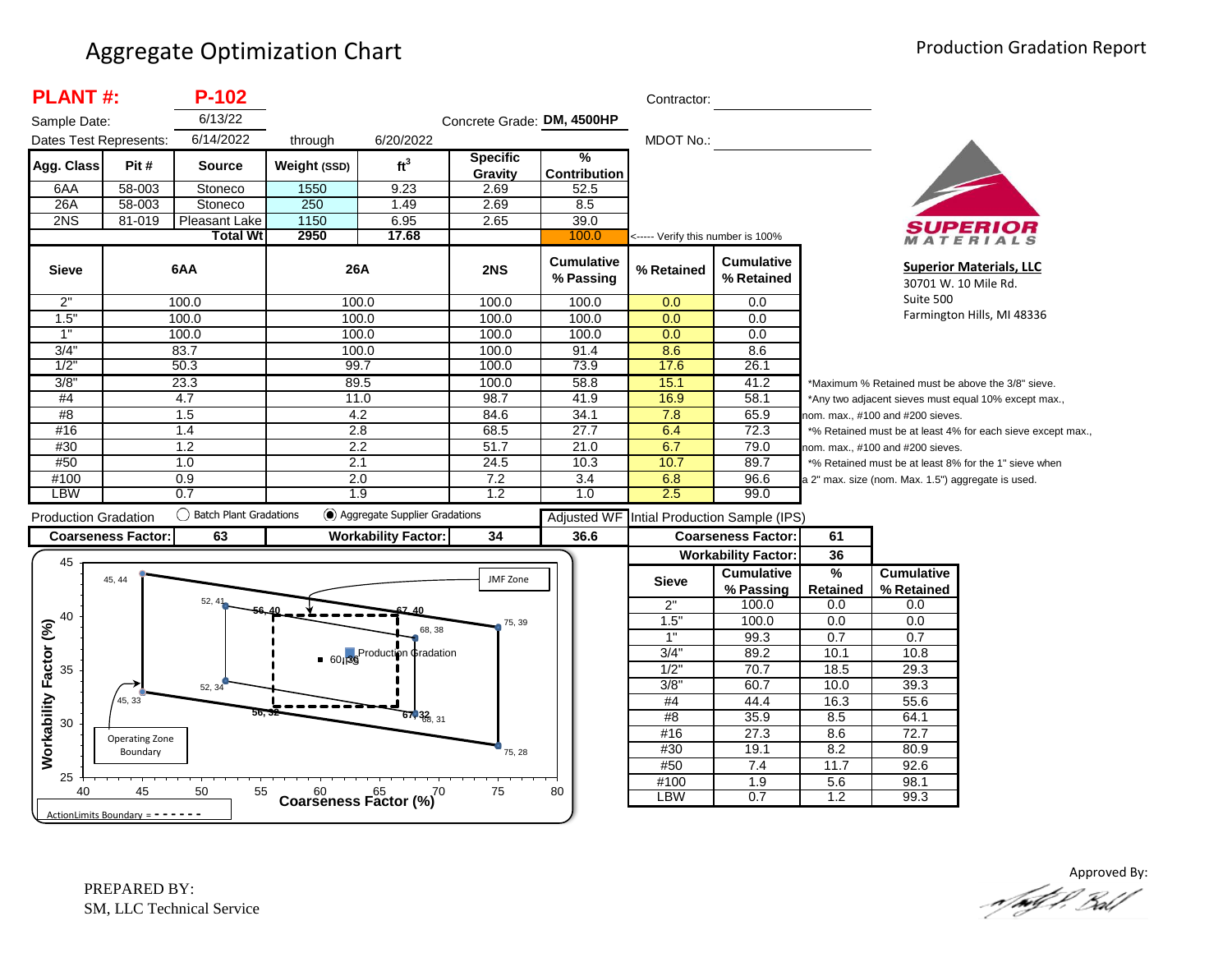| <b>PLANT#:</b>               |                                   | P-103                     |              |                                          |                            |                                | Contractor:                       |                                            |                  |                                                    |                                                             |
|------------------------------|-----------------------------------|---------------------------|--------------|------------------------------------------|----------------------------|--------------------------------|-----------------------------------|--------------------------------------------|------------------|----------------------------------------------------|-------------------------------------------------------------|
| Sample Date:                 |                                   | 6/13/22                   |              |                                          | Concrete Grade: DM, 4500HP |                                |                                   |                                            |                  |                                                    |                                                             |
| Dates Test Represents:       |                                   | 6/14/2022                 | through      | 6/20/2022                                |                            |                                | <b>MDOT No.:</b>                  |                                            |                  |                                                    |                                                             |
| Agg. Class                   | Pit #                             | Source                    | Weight (SSD) | ft <sup>3</sup>                          | <b>Specific</b><br>Gravity | ℅<br><b>Contribution</b>       |                                   |                                            |                  |                                                    |                                                             |
| 6AA                          | 58-003                            | Stoneco                   | 1550         | 9.23                                     | 2.69                       | 52.5                           |                                   |                                            |                  |                                                    |                                                             |
| 26A                          | 58-003                            | Stoneco                   | 250          | 1.49                                     | 2.69                       | 8.5                            |                                   |                                            |                  |                                                    |                                                             |
| 2NS                          | 81-019                            | Pleasant Lake             | 1150         | 6.95                                     | 2.65                       | 39.0                           |                                   |                                            |                  |                                                    |                                                             |
|                              |                                   | <b>Total Wt</b>           | 2950         | 17.68                                    |                            | 100.0                          | <----- Verify this number is 100% |                                            |                  |                                                    | MATERIALS                                                   |
| <b>Sieve</b>                 |                                   | 6AA                       | 26A          |                                          | 2NS                        | <b>Cumulative</b><br>% Passing | % Retained                        | <b>Cumulative</b><br>% Retained            |                  |                                                    | <b>Superior Materials, LLC</b><br>30701 W. 10 Mile Rd.      |
| 2"                           |                                   | 100.0                     |              | 100.0                                    | 100.0                      | 100.0                          | 0.0                               | 0.0                                        |                  | Suite 500                                          |                                                             |
| 1.5"                         |                                   | 100.0                     | 100.0        |                                          | 100.0                      | 100.0                          | 0.0                               | 0.0                                        |                  |                                                    | Farmington Hills, MI 48336                                  |
| 1"                           |                                   | 100.0                     |              | 100.0                                    | 100.0                      | 100.0                          | 0.0                               | 0.0                                        |                  |                                                    |                                                             |
| 3/4"                         |                                   | 83.7                      | 100.0        |                                          | 100.0                      | 91.4                           | 8.6                               | 8.6                                        |                  |                                                    |                                                             |
| $1/2$ '                      |                                   | 50.3                      | 99.7         |                                          | 100.0                      | 73.9                           | 17.6                              | 26.1                                       |                  |                                                    |                                                             |
| 3/8"                         |                                   | 23.3                      | 89.5         |                                          | 100.0                      | 58.8                           | 15.1                              | 41.2                                       |                  |                                                    | *Maximum % Retained must be above the 3/8" sieve.           |
| #4                           |                                   | 4.7                       | 11.0         |                                          | 98.7                       | 41.9                           | 16.9                              | 58.1                                       |                  |                                                    | *Any two adjacent sieves must equal 10% except max.,        |
| #8                           |                                   | 1.5                       | 4.2          |                                          | 84.6                       | 34.1                           | 7.8                               | 65.9                                       |                  | nom. max., #100 and #200 sieves.                   |                                                             |
| #16                          |                                   | 1.4                       | 2.8          |                                          | 68.5                       | 27.7                           | 6.4                               | 72.3                                       |                  |                                                    | *% Retained must be at least 4% for each sieve except max., |
| #30<br>#50                   |                                   | 1.2<br>1.0                | 2.2<br>2.1   |                                          | 51.7<br>24.5               | 21.0<br>10.3                   | 6.7<br>10.7                       | 79.0<br>89.7                               |                  | nom. max., #100 and #200 sieves.                   |                                                             |
| #100                         |                                   | 0.9                       | 2.0          |                                          | 7.2                        | 3.4                            | 6.8                               | 96.6                                       |                  |                                                    | *% Retained must be at least 8% for the 1" sieve when       |
| LBW                          |                                   | 0.7                       |              | 1.9                                      | 1.2                        | 1.0                            | 2.5                               | 99.0                                       |                  | a 2" max. size (nom. Max. 1.5") aggregate is used. |                                                             |
| <b>Production Gradation</b>  |                                   | () Batch Plant Gradations |              | Aggregate Supplier Gradations            |                            |                                |                                   | Adjusted WF Intial Production Sample (IPS) |                  |                                                    |                                                             |
|                              | <b>Coarseness Factor:</b>         | 63                        |              | <b>Workability Factor:</b>               | 34                         | 36.6                           |                                   | <b>Coarseness Factor:</b>                  | 61               |                                                    |                                                             |
|                              |                                   |                           |              |                                          |                            |                                |                                   | <b>Workability Factor:</b>                 | 36               |                                                    |                                                             |
| 45                           |                                   |                           |              |                                          |                            |                                |                                   | <b>Cumulative</b>                          | $\frac{9}{6}$    | <b>Cumulative</b>                                  |                                                             |
|                              | 45, 44                            |                           |              |                                          | JMF Zone                   |                                | <b>Sieve</b>                      | % Passing                                  | Retained         | % Retained                                         |                                                             |
|                              |                                   | 52, 41                    |              |                                          |                            |                                | 2"                                | 100.0                                      | 0.0              | 0.0                                                |                                                             |
| 40                           |                                   |                           |              |                                          | 75, 39                     |                                | 1.5"                              | 100.0                                      | 0.0              | 0.0                                                |                                                             |
|                              |                                   |                           |              | 68, 38                                   |                            |                                | 1"                                | 99.3                                       | 0.7              | 0.7                                                |                                                             |
|                              |                                   |                           |              | ■ 601 <sup>88</sup> Production ¢radation |                            |                                | 3/4"                              | 89.2                                       | 10.1             | 10.8                                               |                                                             |
| 35                           |                                   |                           |              |                                          |                            |                                | $1/2$ "                           | 70.7                                       | 18.5             | 29.3                                               |                                                             |
|                              |                                   | 52, 34                    |              |                                          |                            |                                | 3/8"                              | 60.7                                       | 10.0             | 39.3                                               |                                                             |
|                              | 45, 33                            |                           |              |                                          |                            |                                | #4                                | 44.4                                       | 16.3             | 55.6                                               |                                                             |
| Workability Factor (%)<br>30 |                                   |                           |              | $67,33$ <sub>6, 31</sub>                 |                            |                                | #8                                | 35.9                                       | 8.5              | 64.1                                               |                                                             |
|                              | Operating Zone                    |                           |              |                                          |                            |                                | #16                               | 27.3                                       | 8.6              | 72.7                                               |                                                             |
|                              | Boundary                          |                           |              |                                          | 75, 28                     |                                | #30                               | 19.1                                       | 8.2              | 80.9                                               |                                                             |
|                              |                                   |                           |              |                                          |                            |                                | #50                               | 7.4                                        | 11.7             | 92.6                                               |                                                             |
| 25<br>40                     | 45                                | 55<br>50                  |              |                                          | 75                         | 80                             | #100                              | $\overline{1.9}$                           | 5.6              | 98.1                                               |                                                             |
|                              |                                   |                           |              | $60$ $65$ $70$<br>Coarseness Factor (%)  |                            |                                | LBW                               | 0.7                                        | $\overline{1.2}$ | 99.3                                               |                                                             |
|                              | ActionLimits Boundary = - - - - - |                           |              |                                          |                            |                                |                                   |                                            |                  |                                                    |                                                             |

Approved BY:<br>And P. Ball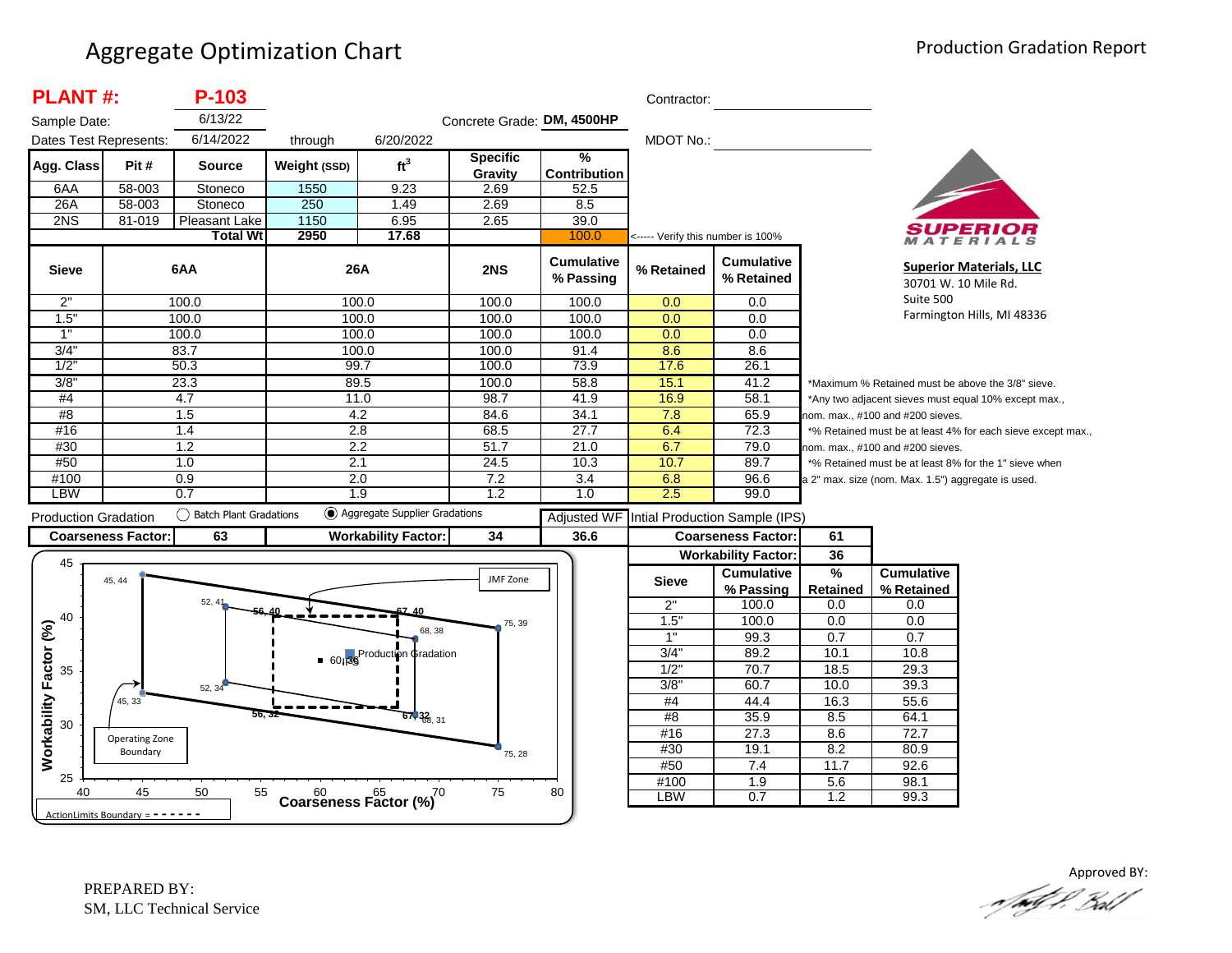| <b>PLANT#:</b>              |                            | $P-12$                 |                             |                               |                            |                                      | Contractor:                       |                                 |                      |                                                    |                                                             |
|-----------------------------|----------------------------|------------------------|-----------------------------|-------------------------------|----------------------------|--------------------------------------|-----------------------------------|---------------------------------|----------------------|----------------------------------------------------|-------------------------------------------------------------|
| Sample Date:                |                            | 6/13/22                |                             |                               | Concrete Grade: DM, 4500HP |                                      |                                   |                                 |                      |                                                    |                                                             |
| Dates Test Represents:      |                            | 6/14/2022              | through                     | 6/20/2022                     |                            |                                      | <b>MDOT No.:</b>                  |                                 |                      |                                                    |                                                             |
| Agg. Class                  | Pit#                       | <b>Source</b>          | Weight (SSD)                | ft <sup>3</sup>               | <b>Specific</b><br>Gravity | $\frac{9}{6}$<br><b>Contribution</b> |                                   |                                 |                      |                                                    |                                                             |
| 6AA                         | $71 - 47$                  | Presque Isle           | 1455                        | 8.90                          | 2.62                       | 50.1                                 |                                   |                                 |                      |                                                    |                                                             |
| 26A                         | $71-47$                    | Presque Isle           | 300                         | 1.83                          | 2.62                       | 10.3                                 |                                   |                                 |                      |                                                    |                                                             |
| 2NS                         | 63-115                     | Ray Rd                 | 1150                        | 6.95                          | 2.65                       | 39.6                                 |                                   |                                 |                      |                                                    |                                                             |
|                             |                            | <b>Total Wt</b>        | 2905                        | 17.69                         |                            | 100.0                                | <----- Verify this number is 100% |                                 |                      |                                                    | MATERIALS                                                   |
| <b>Sieve</b>                |                            | 6AA                    | 26A                         |                               | 2NS                        | <b>Cumulative</b><br>% Passing       | % Retained                        | <b>Cumulative</b><br>% Retained |                      | 30701 W. 10 Mile Rd.                               | <b>Superior Materials, LLC</b>                              |
| 2"                          |                            | 100.0                  | 100.0                       |                               | 100.0                      | 100.0                                | 0.0                               | 0.0                             |                      | Suite 500                                          |                                                             |
| 1.5"                        |                            | 100.0                  | 100.0                       |                               | 100.0                      | 100.0                                | 0.0                               | 0.0                             |                      |                                                    | Farmington Hills, MI 48336                                  |
| 1"                          |                            | 100.0                  | 100.0                       |                               | 100.0                      | 100.0                                | 0.0                               | 0.0                             |                      |                                                    |                                                             |
| 3/4"                        |                            | 86.6                   | 100.0                       |                               | 100.0                      | 93.3                                 | 6.7                               | 6.7                             |                      |                                                    |                                                             |
| 1/2"                        |                            | 48.0                   | 95.4                        |                               | 100.0                      | 73.5                                 | 19.8                              | 26.5                            |                      |                                                    |                                                             |
| 3/8"                        |                            | 26.2                   | 81.7                        |                               | 100.0                      | 61.1                                 | 12.3                              | 38.9                            |                      |                                                    | *Maximum % Retained must be above the 3/8" sieve.           |
| #4                          |                            | 5.9                    | 24.9                        |                               | 96.8                       | 43.8                                 | 17.3                              | 56.2                            |                      |                                                    | *Any two adjacent sieves must equal 10% except max.,        |
| #8                          |                            | 2.7                    | 8.3                         |                               | 80.3                       | 34.0                                 | 9.8                               | 66.0                            |                      | iom. max., #100 and #200 sieves.                   |                                                             |
| #16                         |                            | 2.2                    | 4.0                         |                               | 63.7                       | 26.7                                 | 7.3                               | 73.3                            |                      |                                                    | *% Retained must be at least 4% for each sieve except max., |
| #30                         |                            | 2.1                    | 2.9                         |                               | 47.6                       | 20.2                                 | 6.5                               | 79.8                            |                      | nom. max., #100 and #200 sieves.                   |                                                             |
| #50                         |                            | $\overline{2.0}$       | 2.6                         |                               | 25.5                       | 11.4                                 | 8.8                               | 88.6                            |                      |                                                    | *% Retained must be at least 8% for the 1" sieve when       |
| #100<br>LBW                 |                            | 2.0<br>1.6             | 2.4                         | 2.0                           | 5.3<br>1.0                 | 3.3<br>1.4                           | 8.0<br>1.9                        | 96.7<br>98.6                    |                      | a 2" max. size (nom. Max. 1.5") aggregate is used. |                                                             |
| <b>Production Gradation</b> |                            | Batch Plant Gradations |                             | Aggregate Supplier Gradations |                            | <b>Adjusted WF</b>                   |                                   | Intial Production Sample (IPS)  |                      |                                                    |                                                             |
|                             | <b>Coarseness Factor:</b>  | 59                     |                             | <b>Workability Factor:</b>    | 34                         | 36.5                                 |                                   | <b>Coarseness Factor:</b>       | 63                   |                                                    |                                                             |
| 45                          |                            |                        |                             |                               |                            |                                      |                                   | <b>Workability Factor:</b>      | 36                   |                                                    |                                                             |
|                             | 45, 44                     |                        |                             |                               | JMF Zone                   |                                      | <b>Sieve</b>                      | <b>Cumulative</b><br>% Passing  | %<br><b>Retained</b> | <b>Cumulative</b><br>% Retained                    |                                                             |
|                             |                            | 52, 41                 | 57.40                       | 68, 40                        |                            |                                      | 2"                                | 100.0                           | 0.0                  | 0.0                                                |                                                             |
| 40                          |                            |                        |                             | 68, 38                        | 75, 39                     |                                      | 1.5"                              | 100.0                           | 0.0                  | 0.0                                                |                                                             |
|                             |                            |                        |                             |                               |                            |                                      | 1"                                | 99.3                            | 0.7                  | 0.7                                                |                                                             |
|                             |                            |                        | <b>Production Gradation</b> |                               |                            |                                      | 3/4'                              | 89.0                            | 10.3                 | 11.0                                               |                                                             |
| 35                          |                            |                        |                             |                               |                            |                                      | $1/2$ "                           | 70.3                            | 18.7                 | 29.7                                               |                                                             |
|                             |                            | 52, 34                 |                             |                               |                            |                                      | 3/8"                              | 59.9                            | 10.4                 | 40.1                                               |                                                             |
|                             |                            |                        |                             |                               |                            |                                      | #4                                | 41.9                            | 18.0                 | 58.1                                               |                                                             |
|                             | 45, 33                     |                        |                             |                               |                            |                                      |                                   |                                 |                      |                                                    |                                                             |
| 30                          |                            |                        |                             | 68,32                         |                            |                                      | #8                                | 35.9                            | 6.0                  | 64.1                                               |                                                             |
|                             |                            |                        |                             |                               |                            |                                      | #16                               | 27.8                            | 8.2                  | 72.2                                               |                                                             |
|                             | Operating Zone<br>Boundary |                        |                             |                               | 75, 28                     |                                      | #30                               | 18.9                            | 8.8                  | 81.1                                               |                                                             |
| Workability Factor (%)      |                            |                        |                             |                               |                            |                                      | #50                               | 6.3                             | 12.6                 | 93.7                                               |                                                             |
| 25<br>40                    | 45                         | 50<br>55               |                             | Coarseness Factor $(%)^{70}$  | 75                         | 80                                   | #100<br><b>LBW</b>                | 1.7<br>1.0                      | 4.6<br>0.7           | 98.3<br>99.0                                       |                                                             |



Approved By: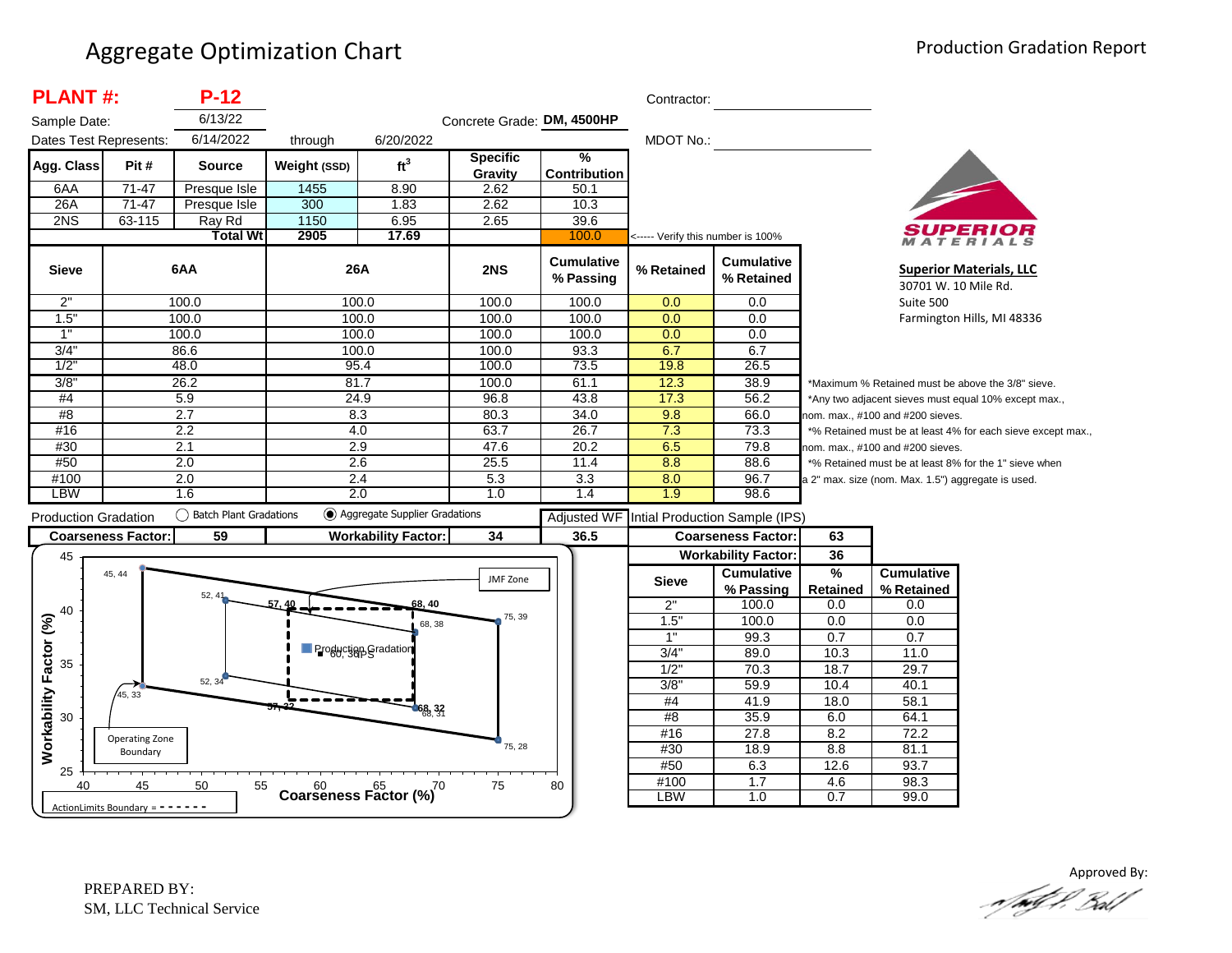| <b>PLANT#:</b>               |                                   | $P-32$                 |              |                                      |                            |                                | Contractor:                       |                                            |               |                                                    |                                                             |
|------------------------------|-----------------------------------|------------------------|--------------|--------------------------------------|----------------------------|--------------------------------|-----------------------------------|--------------------------------------------|---------------|----------------------------------------------------|-------------------------------------------------------------|
| Sample Date:                 |                                   | 6/13/22                |              |                                      | Concrete Grade: DM, 4500HP |                                |                                   |                                            |               |                                                    |                                                             |
| Dates Test Represents:       |                                   | 6/14/2022              | through      | 6/20/2022                            |                            |                                | MDOT No.:                         |                                            |               |                                                    |                                                             |
| Agg. Class                   | Pit#                              | <b>Source</b>          | Weight (SSD) | ft <sup>3</sup>                      | <b>Specific</b><br>Gravity | %<br><b>Contribution</b>       |                                   |                                            |               |                                                    |                                                             |
| 6AA                          | $71-47$                           | Presque Isle           | 1305         | 7.98                                 | 2.62                       | 44.9                           |                                   |                                            |               |                                                    |                                                             |
| 26A                          | $71-47$                           | Presque Isle           | 450          | 2.75                                 | 2.62                       | 15.5                           |                                   |                                            |               |                                                    |                                                             |
| 2NS                          | 95-013                            | <b>Smelter Bay</b>     | 1150         | 6.95                                 | 2.65                       | 39.6                           |                                   |                                            |               |                                                    |                                                             |
|                              |                                   | <b>Total Wt</b>        | 2905         | 17.69                                |                            | 100.0                          | <----- Verify this number is 100% |                                            |               |                                                    | ATERIALS                                                    |
| <b>Sieve</b>                 |                                   | 6AA                    | 26A          |                                      | 2NS                        | <b>Cumulative</b><br>% Passing | % Retained                        | <b>Cumulative</b><br>% Retained            |               |                                                    | <b>Superior Materials, LLC</b><br>30701 W. 10 Mile Rd.      |
| 2"                           |                                   | 100.0                  |              | 100.0                                | 100.0                      | 100.0                          | 0.0                               | 0.0                                        |               | Suite 500                                          |                                                             |
| 1.5"                         |                                   | 100.0                  |              | 100.0                                | 100.0                      | 100.0                          | 0.0                               | 0.0                                        |               |                                                    | Farmington Hills, MI 48336                                  |
| 1"                           |                                   | 96.3                   |              | 100.0                                | 100.0                      | 98.3                           | 1.7                               | $\overline{1.7}$                           |               |                                                    |                                                             |
| 3/4"                         |                                   | 74.3                   | 100.0        |                                      | 100.0                      | 88.5                           | 9.9                               | 11.5                                       |               |                                                    |                                                             |
| 1/2                          |                                   | 30.5                   | 95.4         |                                      | 100.0                      | 68.1                           | 20.4                              | 31.9                                       |               |                                                    |                                                             |
| 3/8"                         |                                   | 12.6                   | 81.7         |                                      | 100.0                      | 57.9                           | 10.2                              | 42.1                                       |               |                                                    | *Maximum % Retained must be above the 3/8" sieve.           |
| #4                           |                                   | 1.9                    |              | 24.9                                 | 97.0                       | 43.1                           | 14.8                              | 56.9                                       |               |                                                    | *Any two adjacent sieves must equal 10% except max.,        |
| #8                           |                                   | 1.4                    | 8.3          |                                      | 85.1                       | 35.6                           | 7.5                               | 64.4                                       |               | nom. max., #100 and #200 sieves.                   |                                                             |
| #16                          |                                   | 1.3                    |              | 4.0                                  | 70.6                       | 29.2                           | 6.5                               | 70.8                                       |               |                                                    | *% Retained must be at least 4% for each sieve except max., |
| #30                          |                                   | 1.2                    |              | 2.9                                  | 51.0                       | 21.2                           | 8.0                               | 78.8                                       |               | nom. max., #100 and #200 sieves.                   |                                                             |
| #50                          |                                   | 1.2                    |              | 2.6                                  | 24.8                       | 10.8                           | 10.4                              | 89.2                                       |               |                                                    | *% Retained must be at least 8% for the 1" sieve when       |
| #100                         |                                   | 1.1                    |              | 2.4                                  | 7.3                        | $\overline{3.8}$               | 7.0                               | 96.2                                       |               | a 2" max. size (nom. Max. 1.5") aggregate is used. |                                                             |
| <b>LBW</b>                   |                                   | 0.8                    |              | 2.0                                  | 1.4                        | 1.2                            | 2.5                               | 98.8                                       |               |                                                    |                                                             |
| <b>Production Gradation</b>  |                                   | Batch Plant Gradations |              | (c) Aggregate Supplier Gradations    |                            |                                |                                   | Adjusted WF Intial Production Sample (IPS) |               |                                                    |                                                             |
|                              | <b>Coarseness Factor:</b>         | 65                     |              | <b>Workability Factor:</b>           | 36                         | 38.1                           |                                   | <b>Coarseness Factor:</b>                  | 62            |                                                    |                                                             |
|                              |                                   |                        |              |                                      |                            |                                |                                   | <b>Workability Factor:</b>                 | 36            |                                                    |                                                             |
| 45                           |                                   |                        |              |                                      |                            |                                |                                   | <b>Cumulative</b>                          | $\frac{9}{6}$ | <b>Cumulative</b>                                  |                                                             |
|                              | 45, 44                            |                        |              |                                      | JMF Zone                   |                                | <b>Sieve</b>                      | % Passing                                  | Retained      | % Retained                                         |                                                             |
|                              |                                   | 52, 41                 |              |                                      |                            |                                | 2"                                | 100.0                                      | 0.0           | 0.0                                                |                                                             |
| 40                           |                                   |                        |              | 57, 40                               | 75, 39                     |                                | 1.5'                              | 100.0                                      | 0.0           | 0.0                                                |                                                             |
|                              |                                   |                        |              | <b>Production Gradation</b>          |                            |                                | 1"                                | 100.0                                      | 0.0           | 0.0                                                |                                                             |
|                              |                                   |                        |              |                                      |                            |                                | 3/4"                              | 95.0                                       | 5.0           | 5.0                                                |                                                             |
| 35                           |                                   |                        | $-60,3B$ S   |                                      |                            |                                | 1/2"                              | 72.3                                       | 22.8          | 27.7                                               |                                                             |
|                              |                                   | 52, 34                 |              |                                      |                            |                                | 3/8"                              | 60.4                                       | 11.8          | 39.6                                               |                                                             |
|                              | 45, 33                            |                        |              |                                      |                            |                                | #4                                | 42.6                                       | 17.8          | 57.4                                               |                                                             |
| Workability Factor (%)<br>30 |                                   |                        |              | $67_{68,31}$                         |                            |                                | #8                                | 36.0                                       | 6.6           | 64.0                                               |                                                             |
|                              | Operating Zone                    |                        |              |                                      |                            |                                | #16                               | 29.5                                       | 6.5           | 70.5                                               |                                                             |
|                              | Boundary                          |                        |              |                                      | 75, 28                     |                                | #30                               | 20.3                                       | 9.2           | 79.7                                               |                                                             |
|                              |                                   |                        |              |                                      |                            |                                | #50                               | 9.5                                        | 10.8          | 90.5                                               |                                                             |
| 25                           |                                   |                        |              |                                      |                            |                                | #100                              | $\overline{3.4}$                           | 6.1           | 96.6                                               |                                                             |
| 40                           | 45                                | 50<br>55               |              | Coarseness Factor $\binom{60}{6}$ 70 | 75                         | 80                             | <b>LBW</b>                        | 1.3                                        | 2.1           | 98.7                                               |                                                             |
|                              | ActionLimits Boundary = - - - - - |                        |              |                                      |                            |                                |                                   |                                            |               |                                                    |                                                             |

Approved By: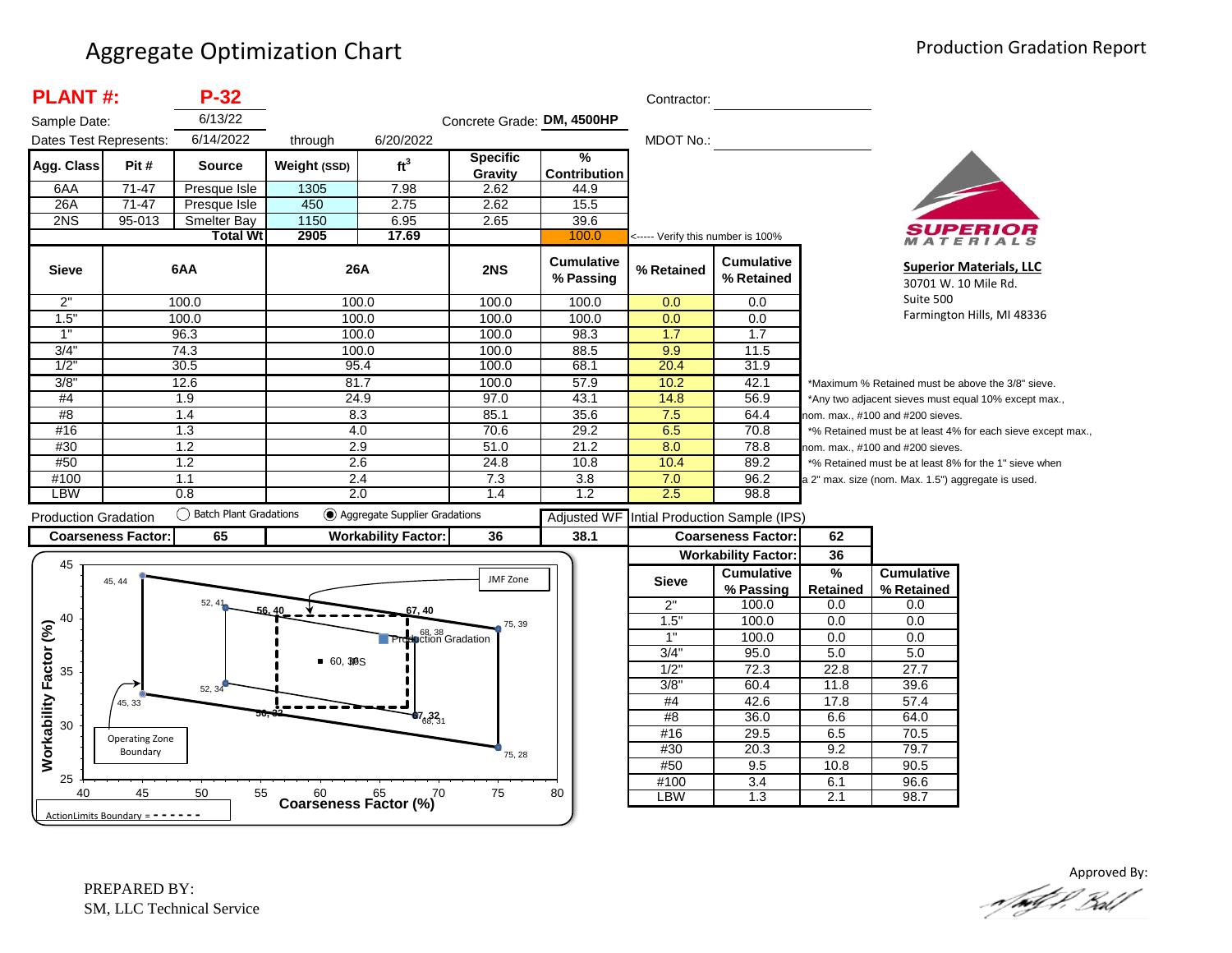| <b>PLANT#:</b>              | $P-35$                 |                                                                                                                                                   |                                              |                                                                                                                                                            |                                                                                                                                       | Contractor:                                                       |                                                       |                                                                                                                                   |                                                   |                                                                                                                                                                                                                                                                                                                                                                                      |
|-----------------------------|------------------------|---------------------------------------------------------------------------------------------------------------------------------------------------|----------------------------------------------|------------------------------------------------------------------------------------------------------------------------------------------------------------|---------------------------------------------------------------------------------------------------------------------------------------|-------------------------------------------------------------------|-------------------------------------------------------|-----------------------------------------------------------------------------------------------------------------------------------|---------------------------------------------------|--------------------------------------------------------------------------------------------------------------------------------------------------------------------------------------------------------------------------------------------------------------------------------------------------------------------------------------------------------------------------------------|
| Sample Date:                | 6/13/22                |                                                                                                                                                   |                                              |                                                                                                                                                            |                                                                                                                                       |                                                                   |                                                       |                                                                                                                                   |                                                   |                                                                                                                                                                                                                                                                                                                                                                                      |
|                             |                        |                                                                                                                                                   | 6/20/2022                                    |                                                                                                                                                            |                                                                                                                                       |                                                                   |                                                       |                                                                                                                                   |                                                   |                                                                                                                                                                                                                                                                                                                                                                                      |
| Pit #                       | <b>Source</b>          | Weight (SSD)                                                                                                                                      | ft <sup>3</sup>                              | <b>Specific</b><br>Gravity                                                                                                                                 | %<br><b>Contribution</b>                                                                                                              |                                                                   |                                                       |                                                                                                                                   |                                                   |                                                                                                                                                                                                                                                                                                                                                                                      |
| 58-003                      | Stoneco                | 1550                                                                                                                                              | 9.23                                         | 2.69                                                                                                                                                       | 52.5                                                                                                                                  |                                                                   |                                                       |                                                                                                                                   |                                                   |                                                                                                                                                                                                                                                                                                                                                                                      |
| 58-003                      | Stoneco                | 250                                                                                                                                               | 1.49                                         | 2.69                                                                                                                                                       | 8.5                                                                                                                                   |                                                                   |                                                       |                                                                                                                                   |                                                   |                                                                                                                                                                                                                                                                                                                                                                                      |
| 81-019                      | Pleasant Lake          | 1150                                                                                                                                              | 6.95                                         | 2.65                                                                                                                                                       | 39.0                                                                                                                                  |                                                                   |                                                       |                                                                                                                                   |                                                   |                                                                                                                                                                                                                                                                                                                                                                                      |
|                             |                        |                                                                                                                                                   |                                              |                                                                                                                                                            |                                                                                                                                       |                                                                   |                                                       |                                                                                                                                   |                                                   | ATERIALS                                                                                                                                                                                                                                                                                                                                                                             |
|                             |                        |                                                                                                                                                   |                                              | 2NS                                                                                                                                                        | <b>Cumulative</b><br>% Passing                                                                                                        | % Retained                                                        | <b>Cumulative</b><br>% Retained                       |                                                                                                                                   | 30701 W. 10 Mile Rd.                              | <b>Superior Materials, LLC</b>                                                                                                                                                                                                                                                                                                                                                       |
|                             |                        |                                                                                                                                                   |                                              | 100.0                                                                                                                                                      | 100.0                                                                                                                                 | 0.0                                                               | 0.0                                                   |                                                                                                                                   | Suite 500                                         |                                                                                                                                                                                                                                                                                                                                                                                      |
|                             |                        |                                                                                                                                                   |                                              | 100.0                                                                                                                                                      | 100.0                                                                                                                                 | 0.0                                                               | 0.0                                                   |                                                                                                                                   |                                                   | Farmington Hills, MI 48336                                                                                                                                                                                                                                                                                                                                                           |
|                             |                        |                                                                                                                                                   |                                              | 100.0                                                                                                                                                      | 100.0                                                                                                                                 | 0.0                                                               | 0.0                                                   |                                                                                                                                   |                                                   |                                                                                                                                                                                                                                                                                                                                                                                      |
|                             |                        |                                                                                                                                                   |                                              |                                                                                                                                                            |                                                                                                                                       |                                                                   | 8.6                                                   |                                                                                                                                   |                                                   |                                                                                                                                                                                                                                                                                                                                                                                      |
|                             |                        |                                                                                                                                                   |                                              | 100.0                                                                                                                                                      | 73.9                                                                                                                                  | 17.6                                                              | 26.1                                                  |                                                                                                                                   |                                                   |                                                                                                                                                                                                                                                                                                                                                                                      |
|                             |                        |                                                                                                                                                   |                                              | 100.0                                                                                                                                                      | 58.8                                                                                                                                  | 15.1                                                              | 41.2                                                  |                                                                                                                                   |                                                   |                                                                                                                                                                                                                                                                                                                                                                                      |
|                             |                        |                                                                                                                                                   |                                              | 98.7                                                                                                                                                       | 41.9                                                                                                                                  |                                                                   | 58.1                                                  |                                                                                                                                   |                                                   |                                                                                                                                                                                                                                                                                                                                                                                      |
|                             |                        |                                                                                                                                                   |                                              | 84.6                                                                                                                                                       | 34.1                                                                                                                                  | 7.8                                                               | 65.9                                                  |                                                                                                                                   |                                                   |                                                                                                                                                                                                                                                                                                                                                                                      |
|                             |                        |                                                                                                                                                   |                                              | 68.5                                                                                                                                                       | 27.7                                                                                                                                  | 6.4                                                               | 72.3                                                  |                                                                                                                                   |                                                   |                                                                                                                                                                                                                                                                                                                                                                                      |
|                             |                        |                                                                                                                                                   |                                              |                                                                                                                                                            | 21.0                                                                                                                                  |                                                                   |                                                       |                                                                                                                                   |                                                   |                                                                                                                                                                                                                                                                                                                                                                                      |
|                             |                        |                                                                                                                                                   |                                              |                                                                                                                                                            |                                                                                                                                       |                                                                   | 89.7                                                  |                                                                                                                                   |                                                   |                                                                                                                                                                                                                                                                                                                                                                                      |
|                             |                        |                                                                                                                                                   |                                              |                                                                                                                                                            |                                                                                                                                       |                                                                   |                                                       |                                                                                                                                   |                                                   |                                                                                                                                                                                                                                                                                                                                                                                      |
|                             |                        |                                                                                                                                                   |                                              |                                                                                                                                                            |                                                                                                                                       |                                                                   |                                                       |                                                                                                                                   |                                                   |                                                                                                                                                                                                                                                                                                                                                                                      |
| <b>Production Gradation</b> |                        |                                                                                                                                                   |                                              |                                                                                                                                                            | <b>Adjusted WF</b>                                                                                                                    |                                                                   |                                                       |                                                                                                                                   |                                                   |                                                                                                                                                                                                                                                                                                                                                                                      |
| <b>Coarseness Factor:</b>   | 63                     |                                                                                                                                                   |                                              | 34                                                                                                                                                         | 36.6                                                                                                                                  |                                                                   |                                                       | 61                                                                                                                                |                                                   |                                                                                                                                                                                                                                                                                                                                                                                      |
|                             |                        |                                                                                                                                                   |                                              |                                                                                                                                                            |                                                                                                                                       |                                                                   |                                                       | 36                                                                                                                                |                                                   |                                                                                                                                                                                                                                                                                                                                                                                      |
| 45, 44                      |                        |                                                                                                                                                   |                                              | JMF Zone                                                                                                                                                   |                                                                                                                                       | <b>Sieve</b>                                                      | <b>Cumulative</b>                                     | $\frac{9}{6}$                                                                                                                     | <b>Cumulative</b>                                 |                                                                                                                                                                                                                                                                                                                                                                                      |
|                             | 52, 41                 |                                                                                                                                                   |                                              |                                                                                                                                                            |                                                                                                                                       | 2"                                                                | 100.0                                                 | 0.0                                                                                                                               |                                                   |                                                                                                                                                                                                                                                                                                                                                                                      |
|                             |                        |                                                                                                                                                   |                                              | 75, 39                                                                                                                                                     |                                                                                                                                       | 1.5"                                                              | 100.0                                                 | 0.0                                                                                                                               | 0.0                                               |                                                                                                                                                                                                                                                                                                                                                                                      |
|                             |                        |                                                                                                                                                   |                                              |                                                                                                                                                            |                                                                                                                                       | 1"                                                                | 99.3                                                  | 0.7                                                                                                                               | 0.7                                               |                                                                                                                                                                                                                                                                                                                                                                                      |
|                             |                        |                                                                                                                                                   |                                              |                                                                                                                                                            |                                                                                                                                       | 3/4"                                                              | 89.1                                                  | 10.2                                                                                                                              | 10.9                                              |                                                                                                                                                                                                                                                                                                                                                                                      |
|                             |                        |                                                                                                                                                   |                                              |                                                                                                                                                            |                                                                                                                                       | 1/2"                                                              | 70.5                                                  | 18.6                                                                                                                              | 29.5                                              |                                                                                                                                                                                                                                                                                                                                                                                      |
|                             |                        |                                                                                                                                                   |                                              |                                                                                                                                                            |                                                                                                                                       | $3/8$ "                                                           | 60.5                                                  | 10.0                                                                                                                              | 39.5                                              |                                                                                                                                                                                                                                                                                                                                                                                      |
| 45, 33                      |                        |                                                                                                                                                   |                                              |                                                                                                                                                            |                                                                                                                                       | #4                                                                | 44.1                                                  | 16.4                                                                                                                              | 55.9                                              |                                                                                                                                                                                                                                                                                                                                                                                      |
|                             | 56, 31                 |                                                                                                                                                   | 67, 39, 31                                   |                                                                                                                                                            |                                                                                                                                       | #8                                                                | 35.6                                                  | 8.5                                                                                                                               | 64.4                                              |                                                                                                                                                                                                                                                                                                                                                                                      |
|                             |                        |                                                                                                                                                   |                                              |                                                                                                                                                            |                                                                                                                                       |                                                                   | 27.7                                                  | 7.9                                                                                                                               | 72.3                                              |                                                                                                                                                                                                                                                                                                                                                                                      |
|                             |                        |                                                                                                                                                   |                                              |                                                                                                                                                            |                                                                                                                                       | #16                                                               |                                                       |                                                                                                                                   |                                                   |                                                                                                                                                                                                                                                                                                                                                                                      |
| Operating Zone<br>Boundary  |                        |                                                                                                                                                   |                                              |                                                                                                                                                            |                                                                                                                                       | #30                                                               | 20.6                                                  | 7.1                                                                                                                               | 79.4                                              |                                                                                                                                                                                                                                                                                                                                                                                      |
|                             |                        |                                                                                                                                                   |                                              | 75, 28                                                                                                                                                     |                                                                                                                                       | #50                                                               | 8.7                                                   | 11.8                                                                                                                              | 91.3                                              |                                                                                                                                                                                                                                                                                                                                                                                      |
| 45                          | 50<br>55               | $60$ $65$ $65$ Coarseness Factor (%)                                                                                                              | $\overline{C}$                               | 75                                                                                                                                                         | 80                                                                                                                                    | #100<br><b>LBW</b>                                                | 1.6                                                   | 7.1<br>0.6                                                                                                                        | 98.4<br>98.9                                      |                                                                                                                                                                                                                                                                                                                                                                                      |
|                             | Dates Test Represents: | 6/14/2022<br><b>Total Wt</b><br>6AA<br>100.0<br>100.0<br>100.0<br>83.7<br>50.3<br>23.3<br>4.7<br>1.5<br>1.4<br>1.2<br>1.0<br>0.9<br>0.7<br>52, 34 | through<br>2950<br>() Batch Plant Gradations | 17.68<br>26A<br>100.0<br>100.0<br>100.0<br>100.0<br>99.7<br>89.5<br>11.0<br>4.2<br>2.8<br>2.2<br>2.1<br>2.0<br>1.9<br><b>Workability Factor:</b><br>68, 38 | 100.0<br>51.7<br>24.5<br>7.2<br>1.2<br>◯ Aggregate Supplier Gradations<br>$\bullet$ 60, $\beta$ <sup>Production</sup> $\phi$ radation | Concrete Grade: DM, 4500HP<br>100.0<br>91.4<br>10.3<br>3.4<br>1.0 | MDOT No.:<br>8.6<br>16.9<br>6.7<br>10.7<br>6.8<br>2.5 | <----- Verify this number is 100%<br>79.0<br>96.6<br>99.0<br><b>Coarseness Factor:</b><br><b>Workability Factor:</b><br>% Passing | Intial Production Sample (IPS)<br><b>Retained</b> | *Maximum % Retained must be above the 3/8" sieve.<br>*Any two adjacent sieves must equal 10% except max.,<br>nom. max., #100 and #200 sieves.<br>*% Retained must be at least 4% for each sieve except max.,<br>nom. max., #100 and #200 sieves.<br>*% Retained must be at least 8% for the 1" sieve when<br>a 2" max. size (nom. Max. 1.5") aggregate is used.<br>% Retained<br>0.0 |

Approved By:<br>Approved By: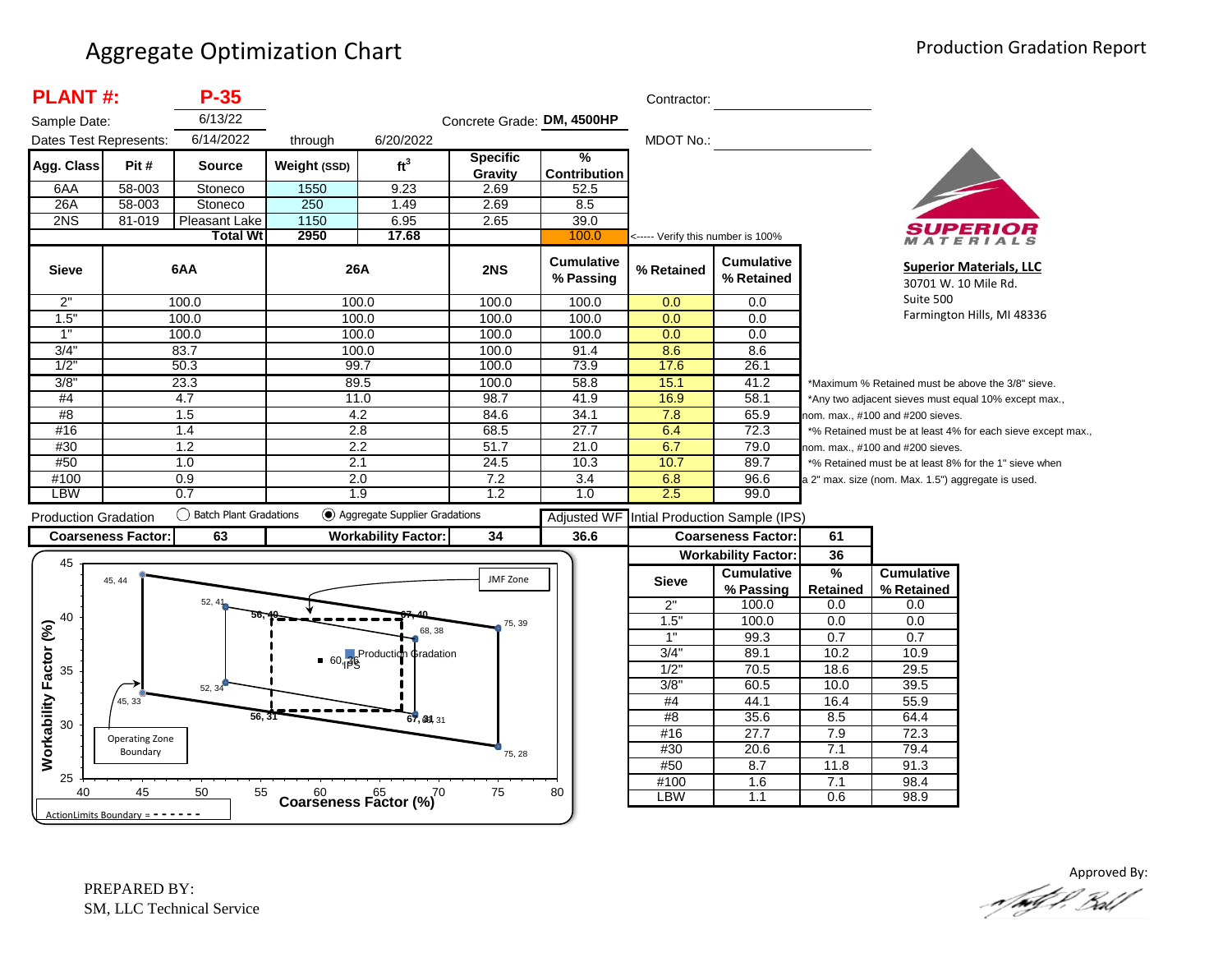| <b>PLANT#:</b>                      |                            | $P-36$                 |                                      |                                 |                            |                                | Contractor:                       |                                 |                 |                                                    |                                                             |
|-------------------------------------|----------------------------|------------------------|--------------------------------------|---------------------------------|----------------------------|--------------------------------|-----------------------------------|---------------------------------|-----------------|----------------------------------------------------|-------------------------------------------------------------|
| Sample Date:                        |                            | 6/13/22                |                                      |                                 | Concrete Grade: DM, 4500HP |                                |                                   |                                 |                 |                                                    |                                                             |
| Dates Test Represents:              |                            | 6/14/2022              | through                              | 6/20/2022                       |                            |                                | MDOT No.:                         |                                 |                 |                                                    |                                                             |
| Agg. Class                          | Pit#                       | <b>Source</b>          | Weight (SSD)                         | ft <sup>3</sup>                 | <b>Specific</b><br>Gravity | %<br><b>Contribution</b>       |                                   |                                 |                 |                                                    |                                                             |
| 6AA                                 | $71-47$                    | Presque Isle           | 1450                                 | 8.87                            | 2.62                       | 49.9                           |                                   |                                 |                 |                                                    |                                                             |
| 26A                                 | $71-47$                    | Presque Isle           | 355                                  | 2.17                            | 2.62                       | 12.2                           |                                   |                                 |                 |                                                    |                                                             |
| 2NS                                 | 63-92                      | <b>Grange Hall</b>     | 1100                                 | 6.65                            | 2.65                       | 37.9                           |                                   |                                 |                 |                                                    |                                                             |
|                                     |                            | <b>Total Wt</b>        | 2905                                 | 17.69                           |                            | 100.0                          | <----- Verify this number is 100% |                                 |                 |                                                    | ATERIALS                                                    |
| <b>Sieve</b>                        |                            | 6AA                    | 26A                                  |                                 | 2NS                        | <b>Cumulative</b><br>% Passing | % Retained                        | <b>Cumulative</b><br>% Retained |                 |                                                    | <b>Superior Materials, LLC</b><br>30701 W. 10 Mile Rd.      |
| 2"                                  |                            | 100.0                  |                                      | 100.0                           | 100.0                      | 100.0                          | 0.0                               | 0.0                             |                 | Suite 500                                          |                                                             |
| 1.5"                                |                            | 100.0                  | 100.0                                |                                 | 100.0                      | 100.0                          | 0.0                               | 0.0                             |                 |                                                    | Farmington Hills, MI 48336                                  |
| 1"                                  |                            | 100.0                  | 100.0                                |                                 | 100.0                      | 100.0                          | 0.0                               | 0.0                             |                 |                                                    |                                                             |
| 3/4"                                |                            | 86.6                   | 100.0                                |                                 | 100.0                      | 93.3                           | 6.7                               | 6.7                             |                 |                                                    |                                                             |
| 1/2"                                |                            | 48.0                   |                                      | 95.4                            | 100.0                      | 73.5                           | 19.8                              | 26.5                            |                 |                                                    |                                                             |
| 3/8"                                |                            | 26.2                   | 81.7                                 |                                 | 100.0                      | 60.9                           | 12.6                              | 39.1                            |                 |                                                    | *Maximum % Retained must be above the 3/8" sieve.           |
| #4                                  |                            | 5.9                    |                                      | 24.9                            | 97.2                       | 42.8                           | 18.1                              | 57.2                            |                 |                                                    | *Any two adjacent sieves must equal 10% except max.,        |
| #8                                  |                            | 2.7                    | 8.3                                  |                                 | 81.6                       | 33.3                           | 9.5                               | 66.7                            |                 | nom. max., #100 and #200 sieves.                   |                                                             |
| #16                                 |                            | 2.2                    |                                      | 4.0                             | 67.0                       | 27.0                           | 6.3                               | 73.0                            |                 |                                                    | *% Retained must be at least 4% for each sieve except max., |
| #30                                 |                            | 2.1                    | 2.9                                  |                                 | 49.6                       | 20.2                           | 6.8                               | 79.8                            |                 | nom. max., #100 and #200 sieves.                   |                                                             |
| #50                                 |                            | 2.0                    | 2.6                                  |                                 | 23.0                       | 10.0                           | 10.2                              | 90.0                            |                 |                                                    | *% Retained must be at least 8% for the 1" sieve when       |
| #100                                |                            | 2.0                    |                                      | 2.4                             | 2.5                        | 2.2                            | 7.8                               | 97.8                            |                 | a 2" max. size (nom. Max. 1.5") aggregate is used. |                                                             |
| <b>LBW</b>                          |                            | 1.6                    |                                      | 2.0                             | 0.3                        | 1.2                            | 1.1                               | 98.8                            |                 |                                                    |                                                             |
| <b>Production Gradation</b>         |                            | Batch Plant Gradations |                                      | ◯ Aggregate Supplier Gradations |                            | <b>Adjusted WF</b>             |                                   | Intial Production Sample (IPS)  |                 |                                                    |                                                             |
|                                     | <b>Coarseness Factor:</b>  | 59                     |                                      | <b>Workability Factor:</b>      | 33                         | 35.8                           |                                   | <b>Coarseness Factor:</b>       | 63              |                                                    |                                                             |
|                                     |                            |                        |                                      |                                 |                            |                                |                                   | <b>Workability Factor:</b>      | 35              |                                                    |                                                             |
| 45                                  |                            |                        |                                      |                                 |                            |                                |                                   | <b>Cumulative</b>               | %               | <b>Cumulative</b>                                  |                                                             |
|                                     | 45, 44                     |                        |                                      |                                 | JMF Zone                   |                                | <b>Sieve</b>                      | % Passing                       | <b>Retained</b> | % Retained                                         |                                                             |
|                                     |                            | $52, 4^{\circ}$        |                                      |                                 |                            |                                | 2"                                | 100.0                           | 0.0             | 0.0                                                |                                                             |
| 40                                  |                            |                        |                                      |                                 |                            |                                | 1.5                               | 100.0                           | 0.0             | 0.0                                                |                                                             |
|                                     |                            |                        |                                      | 68.38                           | 75, 39                     |                                | 1"                                | 99.1                            | 0.9             | 0.9                                                |                                                             |
|                                     |                            |                        |                                      |                                 |                            |                                | 3/4"                              | 90.3                            | 8.8             | 9.7                                                |                                                             |
|                                     |                            |                        | Production Gradation                 |                                 |                            |                                | 1/2"                              | 69.2                            | 21.1            | 30.8                                               |                                                             |
| 35                                  |                            |                        |                                      |                                 |                            |                                | 3/8"                              | 59.1                            | 10.1            | 40.9                                               |                                                             |
|                                     | 45, 33                     | 52, 34                 |                                      |                                 |                            |                                | #4                                | 41.8                            | 17.3            | 58.2                                               |                                                             |
| Workability Factor (%)              |                            |                        |                                      |                                 |                            |                                | #8                                | 35.1                            | 6.6             | 64.9                                               |                                                             |
| 30                                  |                            |                        | 58.31                                | 68.31                           |                            |                                | #16                               | 28.5                            | 6.6             | 71.5                                               |                                                             |
|                                     | Operating Zone<br>Boundary |                        |                                      |                                 |                            |                                | #30                               | 21.2                            | 7.3             | 78.8                                               |                                                             |
|                                     |                            |                        |                                      |                                 | 75, 28                     |                                | #50                               | 8.7                             | 12.5            | 91.3                                               |                                                             |
| 25                                  |                            |                        |                                      |                                 |                            |                                | #100                              | $\overline{1.8}$                | 7.0             | 98.2                                               |                                                             |
| 40                                  | 45                         | 50<br>55               | $60$ $65$ $65$ Coarseness Factor (%) | 70                              | 75                         | 80                             | <b>LBW</b>                        | 0.7                             | 1.0             | 99.3                                               |                                                             |
| ActionLimits Boundary = $- - - - -$ |                            |                        |                                      |                                 |                            |                                |                                   |                                 |                 |                                                    |                                                             |

Approved By: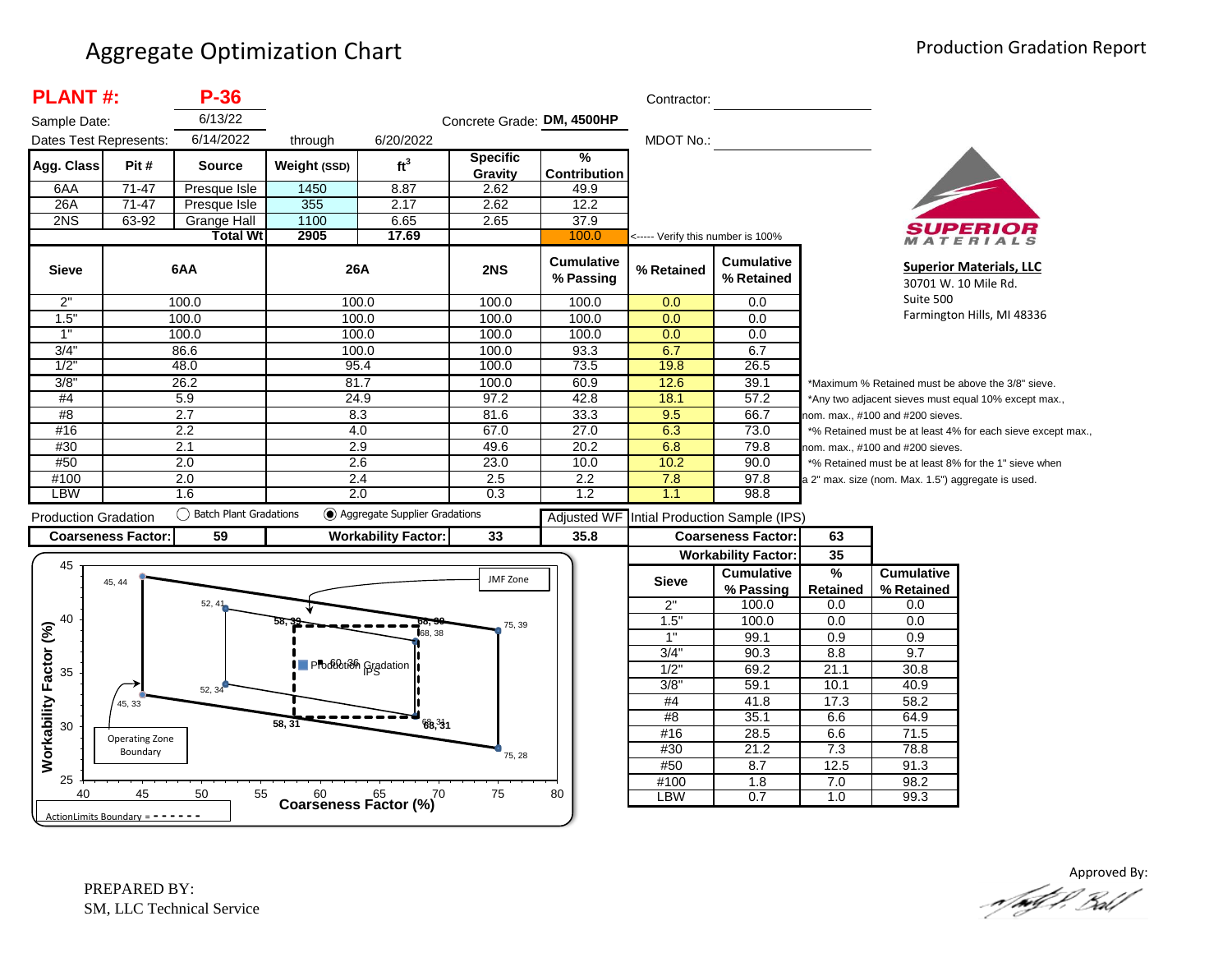| <b>PLANT#:</b>                    |                           | P-39                      |                                         |                                   |                            |                                | Contractor:                       |                                            |                 |                                                    |                                                             |
|-----------------------------------|---------------------------|---------------------------|-----------------------------------------|-----------------------------------|----------------------------|--------------------------------|-----------------------------------|--------------------------------------------|-----------------|----------------------------------------------------|-------------------------------------------------------------|
| Sample Date:                      |                           | 6/13/22                   |                                         |                                   | Concrete Grade: DM, 4500HP |                                |                                   |                                            |                 |                                                    |                                                             |
| Dates Test Represents:            |                           | 6/14/2022                 | through                                 | 6/20/2022                         |                            |                                | MDOT No.:                         |                                            |                 |                                                    |                                                             |
| Agg. Class                        | Pit #                     | <b>Source</b>             | Weight (SSD)                            | ft <sup>3</sup>                   | <b>Specific</b><br>Gravity | %<br><b>Contribution</b>       |                                   |                                            |                 |                                                    |                                                             |
| 6AA                               | 71-47                     | Presque Isle              | 1605                                    | 9.82                              | 2.62                       | 55.2                           |                                   |                                            |                 |                                                    |                                                             |
| 26A                               | $71-47$                   | Presque Isle              | 200                                     | 1.22                              | 2.62                       | 6.9                            |                                   |                                            |                 |                                                    |                                                             |
| 2NS                               | 44-051                    | Krake Willis Rd           | 1100                                    | 6.65                              | 2.65                       | 37.9                           |                                   |                                            |                 |                                                    |                                                             |
|                                   |                           | <b>Total Wt</b>           | 2905                                    | 17.69                             |                            | 100.0                          | <----- Verify this number is 100% |                                            |                 |                                                    | ATERIALS                                                    |
| <b>Sieve</b>                      |                           | 6AA                       | <b>26A</b>                              |                                   | 2NS                        | <b>Cumulative</b><br>% Passing | % Retained                        | <b>Cumulative</b><br>% Retained            |                 |                                                    | <b>Superior Materials, LLC</b><br>30701 W. 10 Mile Rd.      |
| 2"                                |                           | 100.0                     | 100.0                                   |                                   | 100.0                      | 100.0                          | 0.0                               | 0.0                                        |                 | Suite 500                                          |                                                             |
| 1.5"                              |                           | 100.0                     | 100.0                                   |                                   | 100.0                      | 100.0                          | 0.0                               | 0.0                                        |                 |                                                    | Farmington Hills, MI 48336                                  |
| 1"                                |                           | 98.1                      | 100.0                                   |                                   | 100.0                      | 99.0                           | 1.0                               | 1.0                                        |                 |                                                    |                                                             |
| 3/4'                              |                           | 84.8                      | 100.0                                   |                                   | 100.0                      | 91.6                           | 7.3                               | 8.4                                        |                 |                                                    |                                                             |
| 1/2                               |                           | 40.9                      | 97.9                                    |                                   | 100.0                      | 67.2                           | 24.4                              | 32.8                                       |                 |                                                    |                                                             |
| 3/8'                              |                           | 21.5                      | 88.1                                    |                                   | 100.0                      | 55.8                           | 11.4                              | 44.2                                       |                 |                                                    | *Maximum % Retained must be above the 3/8" sieve.           |
| #4                                |                           | 2.4                       | 23.1                                    |                                   | 96.1                       | 39.3                           | 16.5                              | 60.7                                       |                 |                                                    | *Any two adjacent sieves must equal 10% except max.,        |
| #8                                |                           | 1.4                       | 5.7                                     |                                   | 80.7                       | 31.7                           | 7.6                               | 68.3                                       |                 | nom. max., #100 and #200 sieves.                   |                                                             |
| #16                               |                           | 1.2                       | 3.0                                     |                                   | 66.1                       | 25.9                           | 5.8                               | 74.1                                       |                 |                                                    | *% Retained must be at least 4% for each sieve except max., |
| #30                               |                           | 1.2                       | 2.6                                     |                                   | 50.0                       | 19.8                           | 6.1                               | 80.2                                       |                 | nom. max., #100 and #200 sieves.                   |                                                             |
| #50                               |                           | 1.1                       | 2.3                                     |                                   | 26.1                       | 10.6                           | 9.1                               | 89.4                                       |                 |                                                    | *% Retained must be at least 8% for the 1" sieve when       |
| #100                              |                           | 1.1                       | 2.1                                     |                                   | 10.0                       | 4.5                            | 6.1                               | 95.5                                       |                 | a 2" max. size (nom. Max. 1.5") aggregate is used. |                                                             |
| LBW                               |                           | 1.0                       | 1.9                                     |                                   | 2.1                        | 1.5                            | 3.1                               | 98.5                                       |                 |                                                    |                                                             |
| <b>Production Gradation</b>       |                           | () Batch Plant Gradations |                                         | (c) Aggregate Supplier Gradations |                            |                                |                                   | Adjusted WF Intial Production Sample (IPS) |                 |                                                    |                                                             |
|                                   | <b>Coarseness Factor:</b> | 65                        |                                         | <b>Workability Factor:</b>        | 32                         | 34.2                           |                                   | <b>Coarseness Factor:</b>                  | 63              |                                                    |                                                             |
|                                   |                           |                           |                                         |                                   |                            |                                |                                   | <b>Workability Factor:</b>                 | 36              |                                                    |                                                             |
| 45                                |                           |                           |                                         |                                   | JMF Zone                   |                                |                                   | <b>Cumulative</b>                          | $\frac{9}{6}$   | <b>Cumulative</b>                                  |                                                             |
|                                   | 45, 44                    |                           |                                         |                                   |                            |                                | <b>Sieve</b>                      | % Passing                                  | <b>Retained</b> | % Retained                                         |                                                             |
|                                   |                           | 52, 41                    |                                         |                                   |                            |                                | 2"                                | 100.0                                      | 0.0             | 0.0                                                |                                                             |
| 40                                |                           |                           |                                         |                                   | 75, 39                     |                                | 1.5"                              | 100.0                                      | 0.0             | 0.0                                                |                                                             |
|                                   |                           |                           |                                         | 38.38                             |                            |                                | 1"                                | 100.0                                      | 0.0             | 0.0                                                |                                                             |
|                                   |                           |                           | $60, 36$ IPS                            |                                   |                            |                                | 3/4'                              | 89.7                                       | 10.3            | 10.3                                               |                                                             |
| 35                                |                           |                           |                                         |                                   |                            |                                | $1/2$ "                           | 70.3                                       | 19.4            | 29.7                                               |                                                             |
|                                   |                           | 52, 34                    |                                         | Production Gradation              |                            |                                | 3/8"                              | 59.1                                       | 11.2            | 40.9                                               |                                                             |
|                                   | 45, 33                    |                           |                                         |                                   |                            |                                | #4                                | 42.8                                       | 16.3            | 57.2                                               |                                                             |
| Workability Factor (%)<br>30      |                           |                           |                                         | $\sqrt{68.32}$                    |                            |                                | #8                                | 35.5                                       | 7.3             | 64.5                                               |                                                             |
|                                   | Operating Zone            |                           |                                         |                                   |                            |                                | #16                               | 29.0                                       | 6.5             | 71.0                                               |                                                             |
|                                   | Boundary                  |                           |                                         |                                   | 75, 28                     |                                | #30                               | 21.2                                       | 7.7             | 78.8                                               |                                                             |
|                                   |                           |                           |                                         |                                   |                            |                                | #50                               | 9.8                                        | 11.5            | 90.2                                               |                                                             |
| 25                                |                           |                           |                                         |                                   |                            |                                | #100                              | $\overline{3.7}$                           | 6.1             | 96.3                                               |                                                             |
| 40                                | 45                        | 50<br>55                  | $60^{60}_{\text{Coarseness Factor}$ (%) | 70                                | 75                         | 80                             | <b>LBW</b>                        | 1.2                                        | 2.5             | 98.8                                               |                                                             |
| ActionLimits Boundary = - - - - - |                           |                           |                                         |                                   |                            |                                |                                   |                                            |                 |                                                    |                                                             |

Approved By:<br>Approved By: